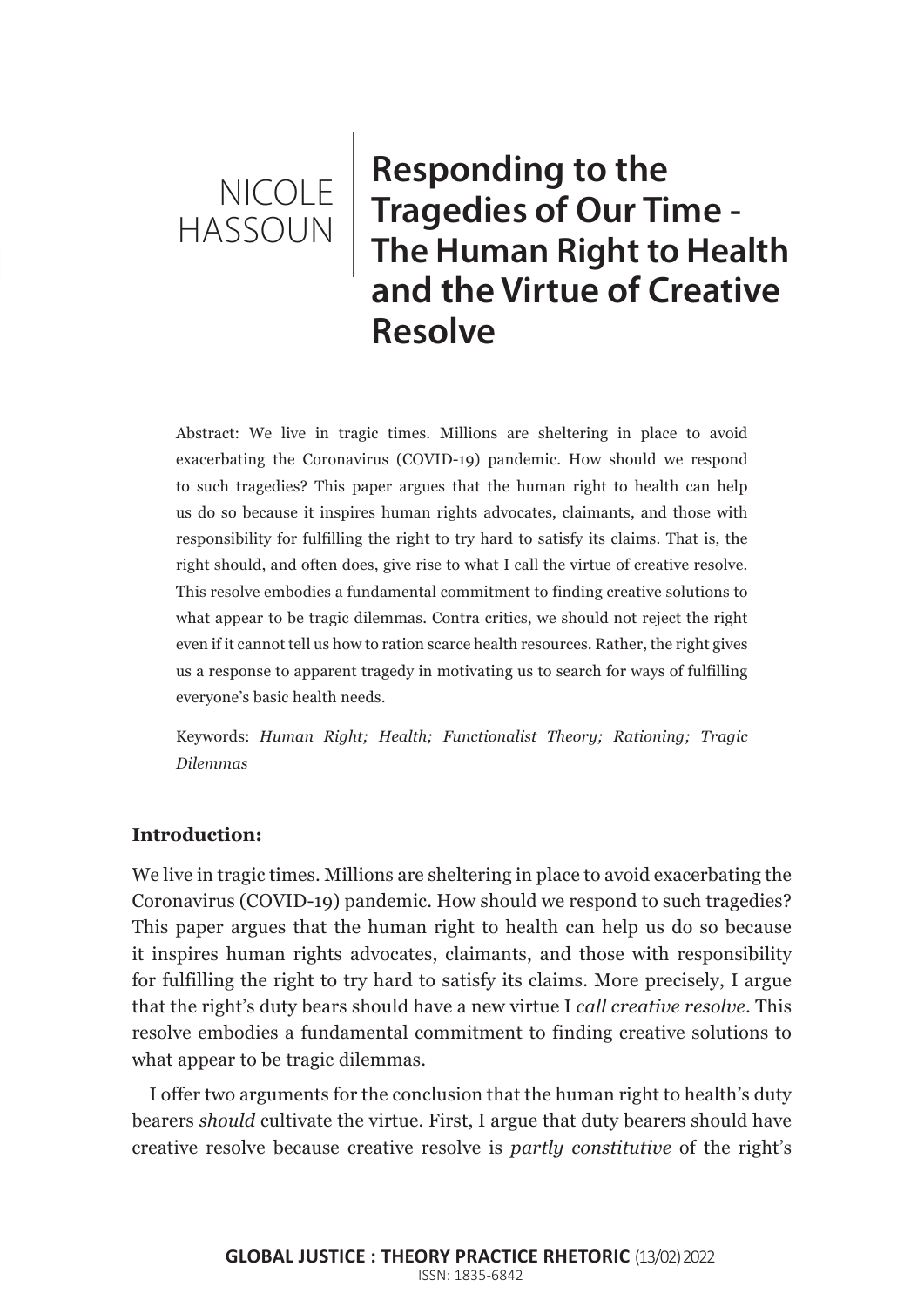## THE VIRTUE OF CREATIVE RESOLVE **A**  $42$ **RESPONDING TO THE TRAGEDIES OF OUR TIME - THE HUMAN RIGHT TO HEALTH AND**

duties. In making this case, I adopt the standard interpretation of the right where its obligations fall primarily on states and secondarily on other states, international organizations, and individuals who are well placed to assist in fulfilling the right. Moreover, I assume the right generates independent obligations to ensure that everyone has the socially controllable determinants of health where possible. Though, as I explain below, this argument is compatible with many ways of thinking about the right. According to this, first, argument there is a conceptual connection between the right and the virtue that supports the normative conclusion that duty bearers *should* have creative resolve. Second, I argue that the right's duty bearers *should* have creative resolve because this resolve often helps fulfill the right. Although I believe that creative resolve is an excellence of moral character, this instrumental case for the virtue grounds it, partially, in the fact that it is (causally) important for fulfilling the right.

The paper proceeds as follows. The next section explains creative resolve. It clarifies the virtue's nature and limits by discussing its relationship to attitudes that support, and partly comprise, it. The third argues that creative resolve is partly constitutive of the right's obligations. The fourth section argues that human rights' duty bearers should have creative resolve because the virtue often helps fulfill the right. The rest of this section lays the groundwork for these arguments.

Note, first, that I talk about the right to health as opposed to a right to health care because the only reason healthcare is important is for securing health and many other things do even more to protect health than health care. Health care only accounts for, around, one-fifth of 20th century gains in life expectancy (Daniels, 2008). More importantly, people need health's social determinants including things like clean water, decent food, a safe environment and adequate sanitation. John Tasioulas and Effy Vayena (2016) object that endorsing a human right to health is too radical. They believe it is too hard to track progress in fulfilling the human right to health and the right is too demanding because it includes everything that can affect health. But we can measure progress in fulfilling the right by employing statistical methods for parsing out different contributors to health improvement. Moreover, as I discuss below, we can limit the right's demands as necessary. That is, if it is impossible to improve health beyond a certain level, or something more important will be lost if we try, the right does not require doing so. So, we can acknowledge that genetic factors and behavior often limit what we can do to protect and restore health. Still, to fulfill the right, states (and sometimes other agents) must normally help people secure the treatment, and so forth, from which they can benefit.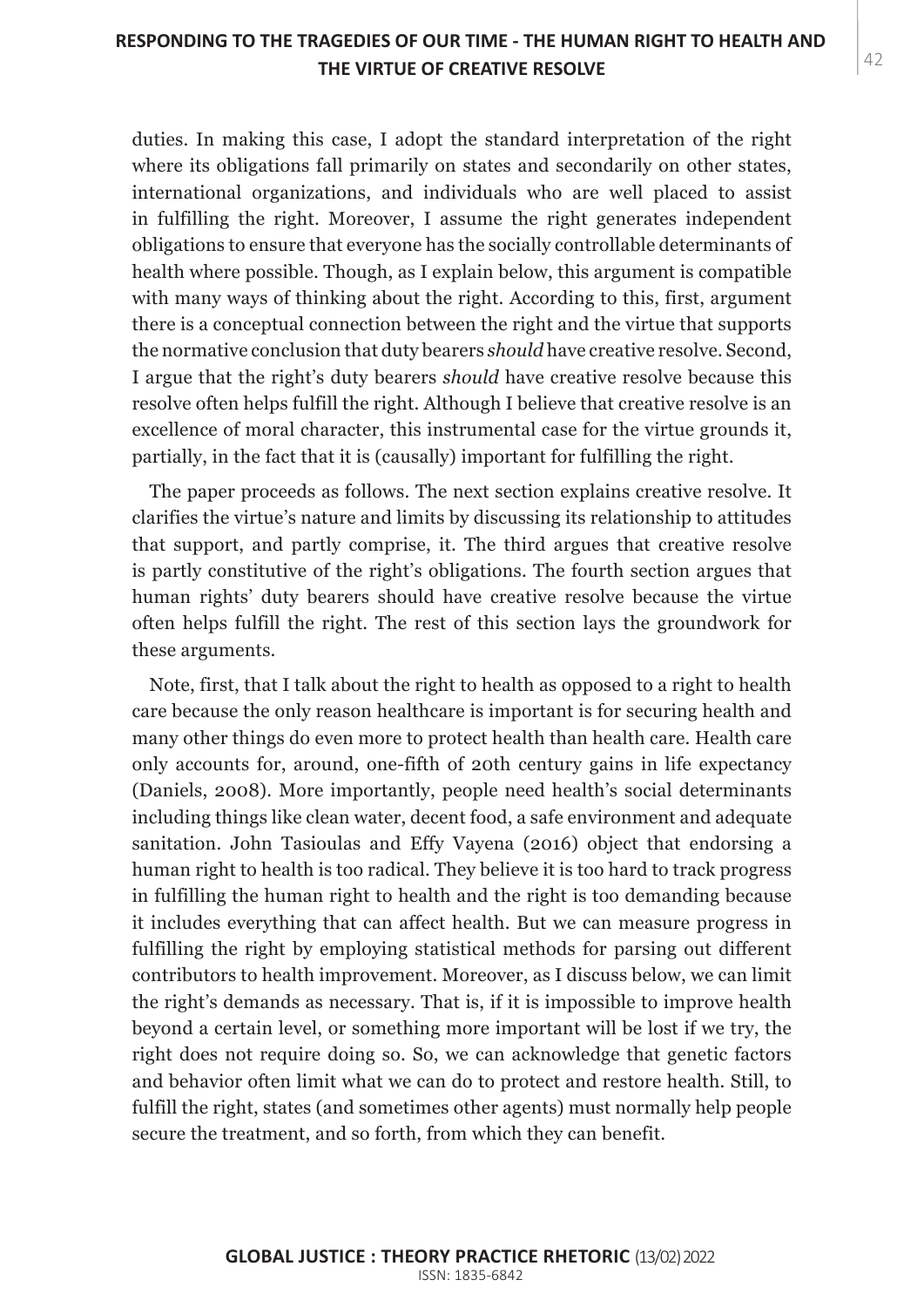#### NICOLE HASSOUN 43

Moreover, in making the case that human rights' duty bearers should have creative resolve, I try to stay neutral between many competing accounts of what exactly the right requires. This obviously depends on one's conception of health and how the right is grounded amongst other things (Agich, 1997; Beitz, 2011; Boorse, 1987; Cooper, 2002; Engelhardt, 1976; Hassoun, 2020a; Kingma, 2007; Nickel, 2007; Reidy, 2016; Wolff, 2012). Elsewhere I argue at length for a demanding conception of the right grounded in concern for individuals' ability to live minimally well and discuss the conception of health underlying my view at some length (Hassoun, 2013, 2015b, 2019, 2020a, 2020b). That said, I hope that readers endorsing a right to health that at least gives individuals a claim to secure basic health care can employ their own conceptions of the right and health. Readers skeptical of some of the claims I make, and the examples I use, should be able to adopt a slightly modified version of my argument that corresponds with their account of the right.

Finally, in making the case that human rights' duty bearers should have creative resolve, I am not defending the standard view that the human right to health is aspirational and merely requires progressive realization (Rumbold et. al., 2017). I think the virtue of creative resolve requires the right's duty bearers to go *beyond* just promoting core obligations, coming up with national plans of action, and progressively realizing the right: it requires them to realize the right insofar as possible and otherwise permissible – not just make progress towards doing so (Norheim and Wilson, 2014; Rumbold et al., 2017). As Amartya Sen suggests, 'in seeing health as a human right, there is a call to action now to advance people's health in the same way that the 18th-century activists fought for freedom and liberty' (Sen, 2008: 2010)<sup>1</sup>. On my account, the human right to health is not aspirational; it is inspirational.

#### **The Human Right to Health and Creative Resolve**

Creative resolve requires human rights advocates, beneficiaries, and duty bearers to commit, imagine, and act to fulfill significant moral duties. But before explaining the virtue and the vices that can undermine it, consider how creative resolve helped one human rights organization fight drug resistant tuberculosis (TB) when no one thought it possible in a cost-effective way. Because Partners in Health (PIH) was committed to promoting everyone's human right to health, they refused to accept the 'conventional wisdom' that helping people with drug resistant TB was too costly (Farmer, 2008). PIH came up with creative new ways

<sup>1</sup> To some degree what is at issue in the debate about the human right to health is how we should think about rights. Gopal Sreenivasan claims, for instance, that his skeptical arguments are not conclusive 'against advocates who are happy to use the language or rights in a looser fashion than the philosophical strictures require' (Sreenivasan, 2012a: 240). Though I do not think the way I propose thinking about the right's demands is 'looser' than Sreenivasan's (because the right is limited by the constraints of possibility), I do think it is more demanding.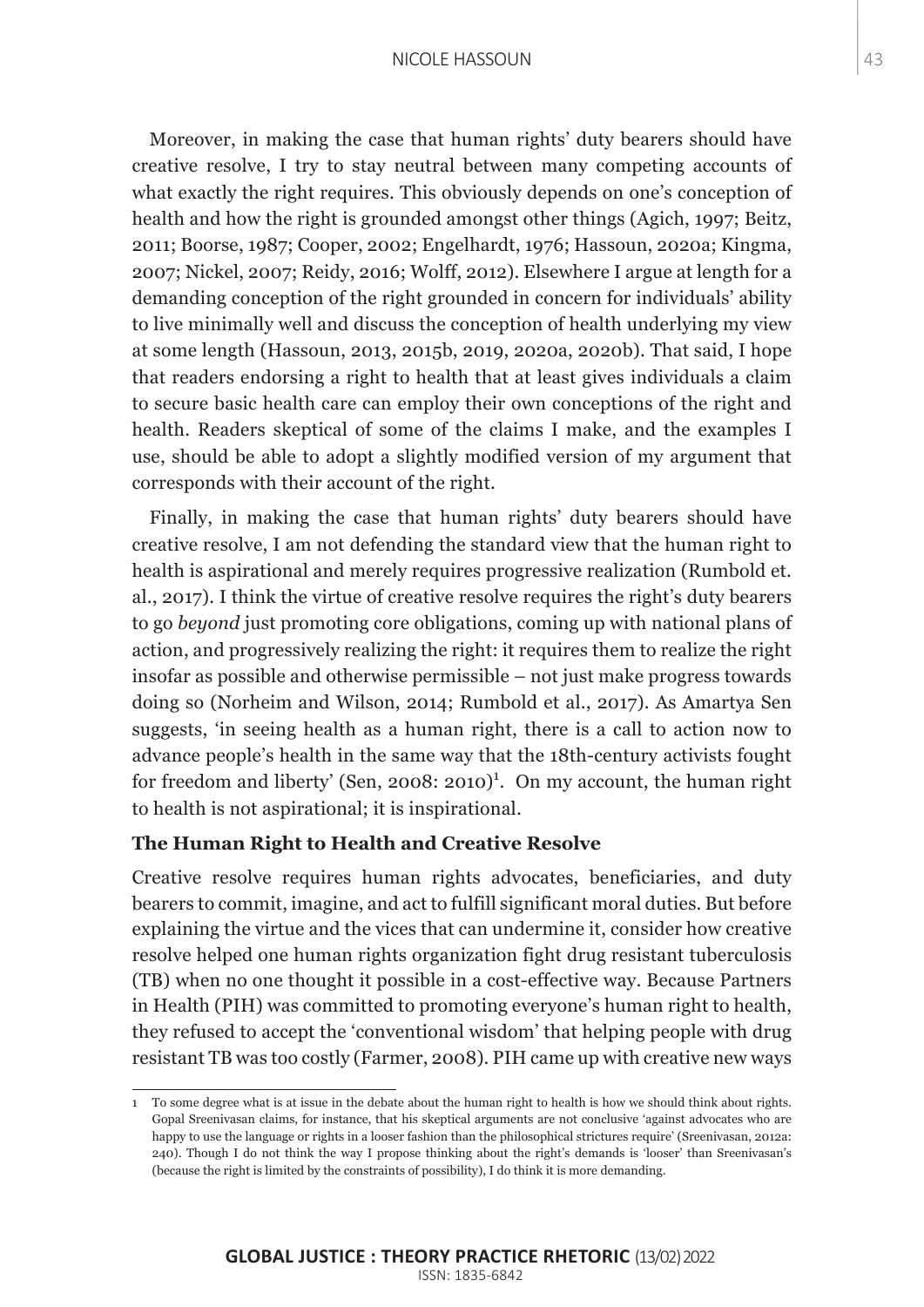## THE VIRTUE OF CREATIVE RESOLVE **A**  $44$ **RESPONDING TO THE TRAGEDIES OF OUR TIME - THE HUMAN RIGHT TO HEALTH AND**

to treat people even in challenging circumstances and implemented projects that demonstrated that it was possible to achieve good treatment outcomes. Funding for TB treatment increased significantly. Because they demonstrated creative resolve, PIH helped expand global access to care. But what does the virtue require?

#### **Creative Resolve**

Creative resolve is excellence in looking for, and implementing, means to fulfilling moral requirements including the right to health. The virtue strongly disposes people to think creatively about how to overcome obstacles to fulfilling significant moral requirements and to attempt to fulfill them where possible and permissible. More formally, those who have creative resolve: 1) question evidence that we cannot meet significant moral duties; 2) seek out creative ways to fulfill these duties; and  $3$ ) act to fulfill them<sup>2</sup>. To have the virtue, people must have the disposition to fulfill each condition where necessary and insofar as possible and permissible.

To fulfill the first condition for creative resolve, people must question evidence that we cannot meet significant moral duties. We must consider the evidence's source, reliability, and purported consequences. We must recognize, and attempt to counteract, impediments to evaluating the evidence – to avoid standard biases in decision-making. We must take into account the burdens of judgment that arise in addressing the justified claims that others make. What questions we must raise will depend on the nature of the evidence and the significance of the moral duties at stake. The idea is that we must have sufficient evidence to accept the claim that it is impossible or undesirable to fulfil these duties.

Take Jonathan Mann for example. Mann, the former director of the WHO Global Program on AIDS, advocated for a human rights-driven approach to fighting back AIDS. Mann forced the world to take responsibility for this global problem. When he encountered roadblocks, he questioned the limits of possibility by challenging the status quo. Mann resigned as the director of the Global Program charging the WHO director-general of failing to do enough to fight the disease. He also accused the National Institutes of Health of violating human rights because it was not doing fast enough research on new AIDS vaccines.

<sup>2</sup> It does not matter for present purposes whether these dispositions amount to a single virtue or cluster of virtues. For simplicity, I will continue to talk about them as constituting the virtue. Partly because creative resolve is multidimensional, it is not just the mean between two extremes (Curzer, 2012). Resolve, or perseverance, falls between the extremes of apathy and overcommitment but it requires more commitment rather than less (King, 2014). And just as courage tends more towards recklessness than cowardice, creative resolve tends more towards the extreme of excessive creativity than its lack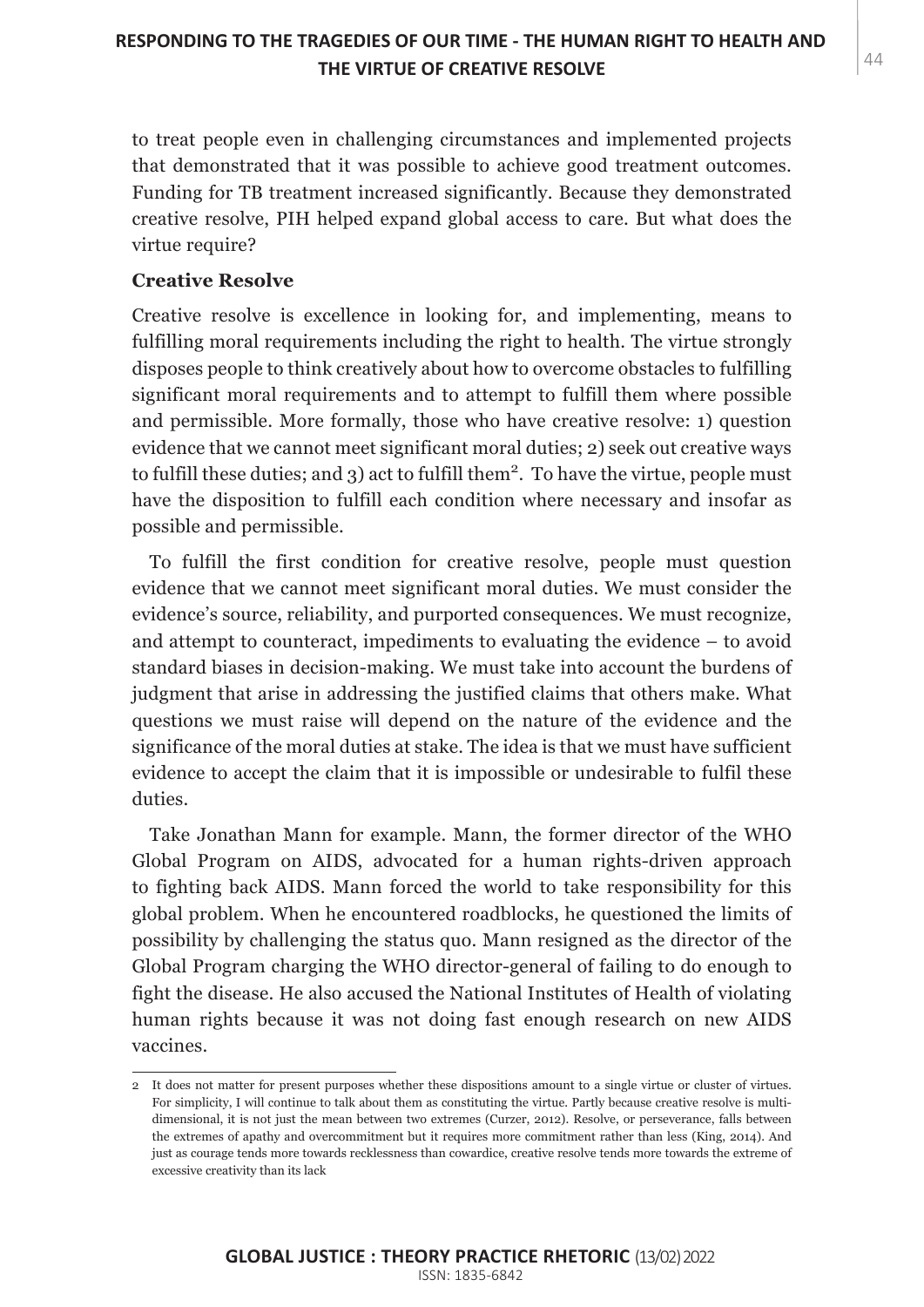#### NICOLE HASSOUN 45

To fulfill the second condition for the virtue, people must come up with creative ways to fulfill significant moral duties. We must consider all the options available and exercise moral imagination to find new ones. This requires resourcefulness, inspiration, innovation, and originality; our ideas cannot be trite, prosaic, uninspired, unexceptional, or uninteresting. Often, to have creative resolve, we must break free of custom and convention; we must exercise our creativity to find 'new and worthwhile' ways of overcoming barriers to fulfilling significant moral duties (Kieran, 2014: 205). Again, we should do this unless something more significant will be lost in the process.

For example, when a doctor visiting Liberia - Raj Panjabi - realized that many people simply could not get to the hospitals (they would have to take a day long journey to do so), he created a system of community health workers to provide for people who did not have immediate access to medical care. He co-founded the non-profit Last Mile Health committed to promoting the human right to health and serving the poor, the vulnerable, and the most marginalized to help train, equip, and pay community health workers around the world (Last Mile Health, 2020). It is important to come up with imaginative solutions such as this (as well as fulfill the underlying need for medical doctors), as they can be the deciding factor between life and death in developing countries.

The final condition for creative resolve requires acting to fulfill significant moral duties. People cannot just consider ways to overcome barriers to fulfilling these duties. They have to actually try to overcome them. We must persevere or persist *with serious effort* in the face of obstacles (King, 2014).

This feature of creative resolve is exemplified in the fight to eradicate polio, which the WHO African Region actually eradicated on August 25th of this year and, although many of leaders in the Global Polio Eradication Initiative – such as Larry Brilliant – themselves exemplify creative resolve, this campaign also demonstrates how we often best exercise the virtue together (Global Polio Eradication Initiative, 2020; TED, 2020; World Health Organization, 2020).<sup>3</sup> The fight against Polio was a truly grassroots endeavor from the start, but a major problem was, and continues to be, reaching remote locations. To overcome this, the polio eradication campaign has engaged in micro-planning, using satellite maps to ensure that every house in even the most remote communities received the vaccine, tracking transit communities, and marking

<sup>3</sup> In some cases, creative resolve may even involve collective action and amount to a collective virtue – e.g., when each individual intends to work together to secure intellectual or moral flourishing and every individuals' action is necessary for doing so (Bratman, 1992). But even if the best way of understanding the claim that groups or institutions have creative resolve is reductive – perhaps it is leaders in institutional roles, for instance, who really have the virtue – solidarity supports this kind of creative action. Often, we can only overcome apparent tragedy by acting in solidarity with others and, in these cases, creative resolve requires doing so (Gould, 2018).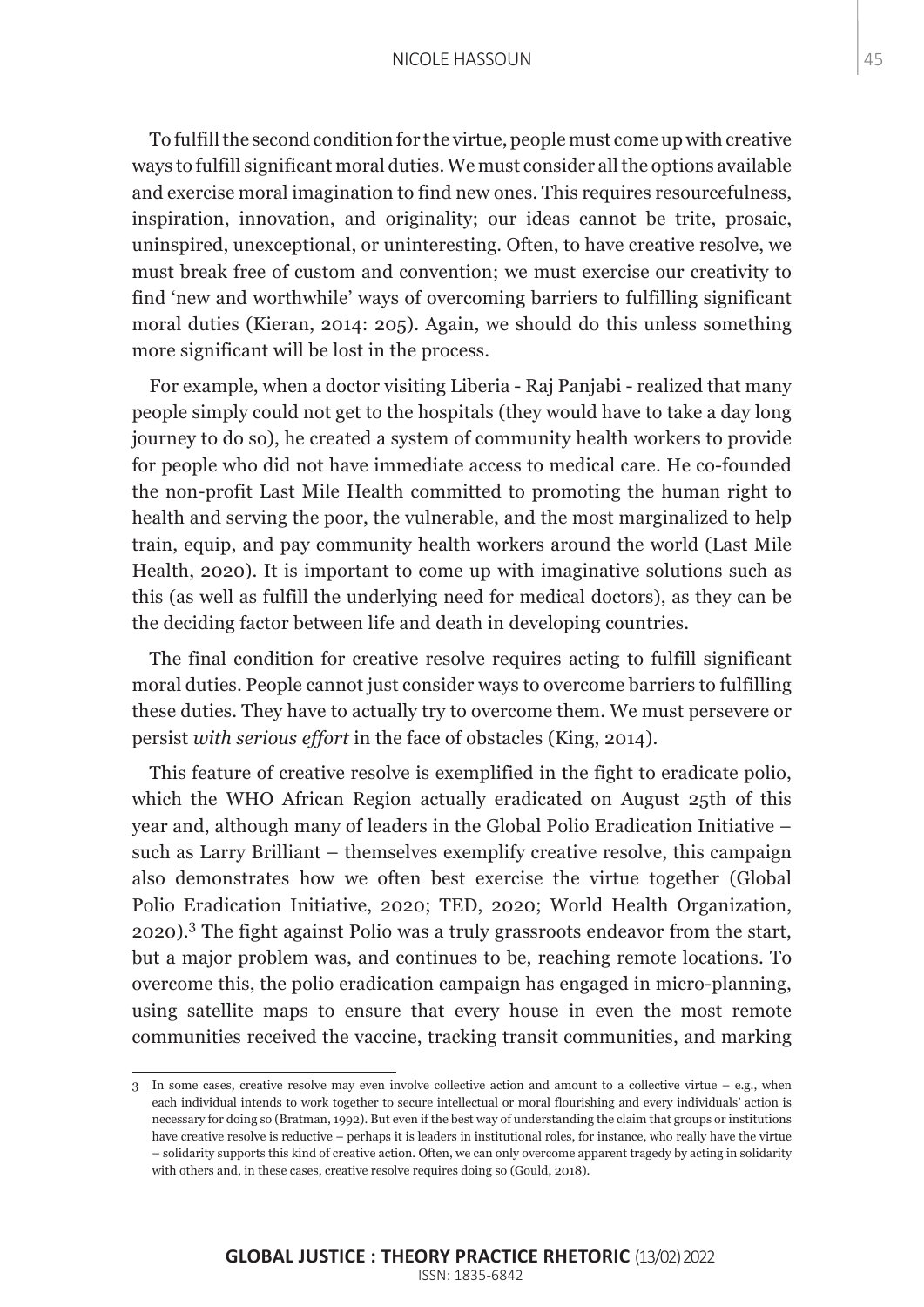## THE VIRTUE OF CREATIVE RESOLVE **A**  $46$ **RESPONDING TO THE TRAGEDIES OF OUR TIME - THE HUMAN RIGHT TO HEALTH AND**

fingers. In some communities there was lack of engagement and others hostility from minority groups to the government. To get vaccinations to children, polio workers have taken many creative steps, from writing messages on brick kilns to sending mobile workers to nomadic populations and putting posts up at bus stations. Vaccinators would walk between houses marking them with chalk and the children with indelible ink. They tracked the virus with biological assay surveys and environmental surveillance to decide if cases were due to wild polio or the vaccine itself (some vaccine types produce a very small percentage of infections). In India, for instance, they essentially created a national shadow health system of more than 900,000 workers (Bartlett, 2014). Vaccinators were so creative and persistent that they employed town criers to walk through the streets and tell people about the vaccine, had parades in the middle of villages to let people know they were there, and gave children in Afghanistan their polio vaccinations at the circus (Brand, 2017).

Again, people must only fulfill each condition for creative resolve where necessary and insofar as (nomologically) possible and permissible. We must only question evidence that we cannot meet significant moral duties, search for ways to fulfill these duties, and try to do so when we lack sufficient evidence that we cannot do so in an acceptable way.<sup>4</sup>

 Many of those who are personally (as opposed to politically) conservative lack creative resolve. As conservative Michael Oakeshott put it, conservatives 'prefer the familiar to the unknown […] the actual to the possible, the limited to the unbounded, the near to the distant, the sufficient to the superabundant, the convenient to the perfect, present laughter to utopian bliss' (Oakeshott, 1962: 408). Rather than striving for the best results, conservatives embrace the status quo. They often do this because they endorse existing structures and institutions and do not value creative thinking (Salvi, et al., 2016). Still, duty bearers must try to reform these practices where necessary to fulfill significant moral claims unless they lack an acceptable way to do so.

I will argue below that everyone should have creative resolve but note, first, that those who do are (personally as opposed to politically) radical realists. Consider, again, how Mann famously galvanized the global movement to address the HIV/AIDS epidemic by arguing that work on human rights and public health connect intimately. 'Mann argued that AIDS was a social disease, flourishing

<sup>4</sup> On this account of the virtue, epistemological judgments are sensitive to practical imperatives in the following way: before accepting the empirical claim that it is too difficult, or impossible, to fulfill a significant moral duty, people must demonstrate a good deal of ingenuity – we must have creative resolve. We cannot conclude that there is sufficient evidence that something is infeasible without significant creative thought. After all, depending on what we do, even what is infeasible at some time may be feasible at another (Brennan, 2013; Gilabert and Lawford-Smith, 2012; Gilabert, 2017). What matters is acting as morality actually requires not as one thinks it requires.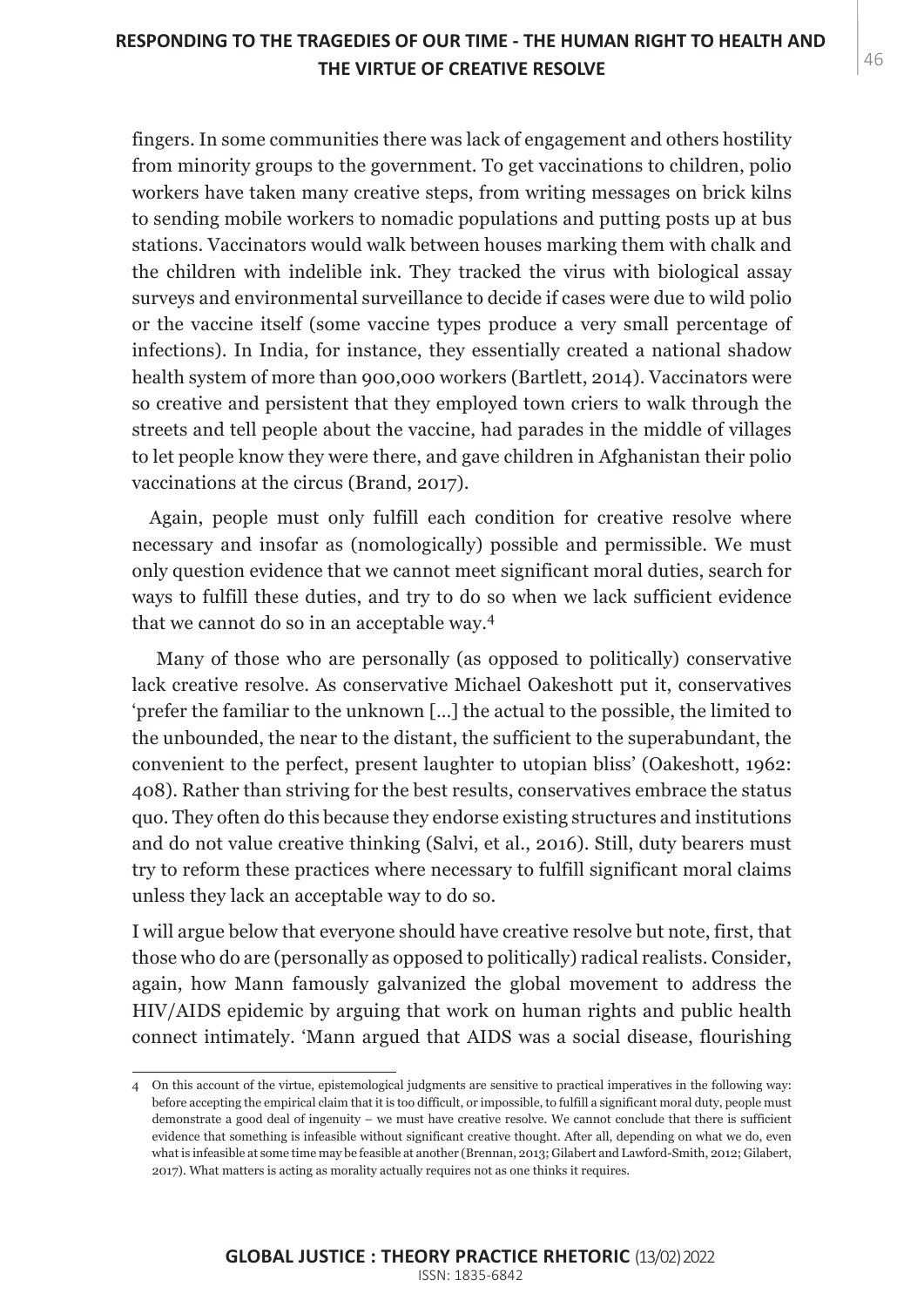in conditions of poverty, oppression, urban migration, gender inequality, and violence […] [and] advanced a new way of understanding AIDS and AIDS policies based on a human rights framework' (Fee and Parry, 2008: 54). As he described those committed to promoting health and human rights, they have creative resolve:

'People engaged in public health, like those concerned with human rights are, by definition, uneasy, uncomfortable, dissatisfied with the state of the world. We keep identifying things we think we should change.... We do so by seeking to change the "givens" of personal and social life, the inherited so-called "natural" order of things, the assumed "inevitable." Thus we continually call the status quo into question – and we have learned, slowly over time, that calling the larger societal status quo into question is the true task' (Mann, 1997: 1942).

Mann offered this description in arguing that for work on human rights to promote health it needs to draw 'upon a more sophisticated understanding of health, health status and health realities' (Mann, 1997: 1941). Similarly, Alicia Yamin argues that human rights require challenging apathy and using science to question 'deeply held assumptions' to transform the status quo (Yamin, 2016: 86). Still, those who have creative resolve do not radically change the status quo without paying attention to the facts on the ground and safeguarding basic rights and others that matter. Creative resolve is not blind faith.

# **The First Argument: Creative Resolve is Partly Constitutive of the Human Right to Health's Obligations**

Consider why human rights' duty bearers should have creative resolve – why they should try hard to fulfill the right's claims. If a right to health exists, duty bearers should fulfill the claims it generates. They should try hard to do so. Duty bearers should not fail to fulfill the right's claims even when tragedy seems unavoidable. The imperative to try to fulfill the human right to health's claims follows from a general observation: when they lack sufficient evidence that they cannot fulfill a significant moral claim, duty bearers should resolve to exercise their moral imagination in doing so. Even facing apparent tragedy, they should not fail to fulfill a significant moral claim on the assumption that they cannot overcome it.5

That is, human rights are (Hohfeldian) claim rights (where X has a claim that Y  $\varphi$  if and only if Y has a duty to X to  $\varphi$ ); they consist partly in important

<sup>5</sup> This argument may entail that states and other institutions should act virtuously, though it is possible to give a reductive account of this claim – focusing only on the responsibilities of individuals in appropriate institutional roles.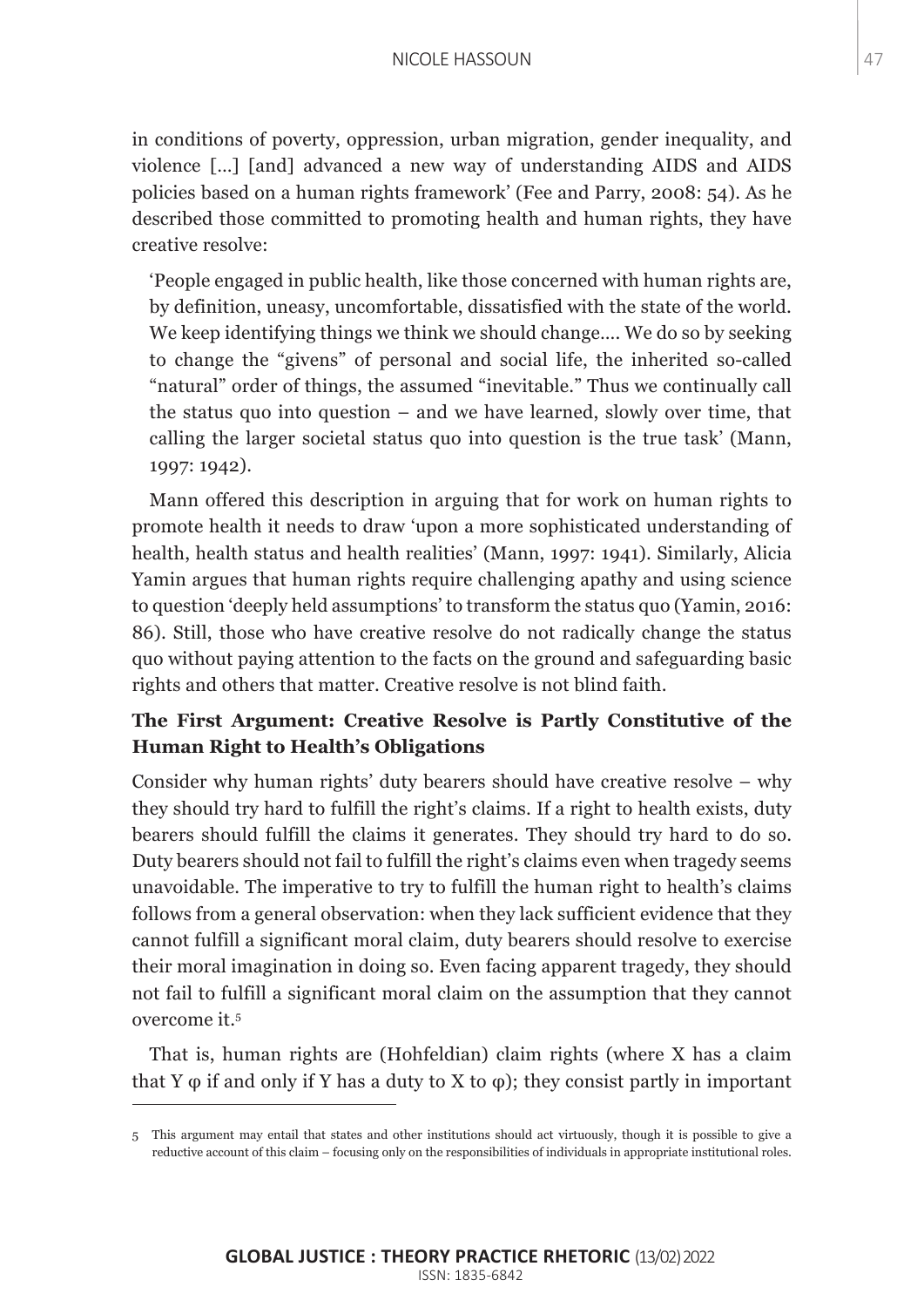correlative duties, duties the rights-holder is entitled to claim (Wenar, 2013).<sup>6</sup> That is, human rights carry with them high priority-directed duties and fulfilling these duties requires creative resolve.<sup>7</sup> Those who have a duty to fulfill the right should try hard to do so (where necessary, possible, and permissible). To reliably fulfill the right, then, people must develop the disposition to question evidence against the possibility of fulfilling these claims, come up with creative ways of doing so, and put these ideas into action (where possible and permissible), that is, they must have creative resolve. That is, creative resolve is partly constitutive of the human right to health's duties. If the human right to health exists, it generates genuine claims, rarely undercut or overridden. Since the human right to health's grounds are so important, duty bearers should develop the resolve to exercise their moral imaginations in trying to fulfill these rights when lacking sufficient evidence that they cannot, or should not, do so.

Duty bearers should develop the disposition to try hard to fulfill significant moral claims given that people often fail morally because they do not question their assumptions. Significant psychological evidence suggests that people generally fail to consider enough alternatives in making decisions. Sometimes we lack moral imagination because we view feasibility too narrowly – assuming tight time frames and financial constraints. Some people are pessimistic about human nature, politics, or political philosophy. Moreover, when imagining ourselves succeeding in tasks, the evidence suggests we succeed more often – perhaps because fantasies, 'imaginative projections' influence our agency. For these reasons, duty bearers should often look for ways to overcome apparent tragic dilemmas. Human rights' duty bearers might not (morally) have to have creative resolve in a different world where it is easy to fulfill everyone's rights. In a very different world, everyone might have what they need without others' assistance. Still, in our world, those responsible for protecting, respecting, and fulfilling the right should cultivate the disposition to do so. Given that so many people lack even basic health care and the absence of functioning health systems in many countries, it may be difficult to find ways to fulfill individuals' rights to health without sacrificing something as important. If it is impossible for someone to cultivate the virtue, or doing so would have devastating consequences, I can also allow that that person should not do so (Conly, 2016). Still, insofar as possible and permissible duty bearers should try to fulfill individuals' human

<sup>6</sup> As James Nickel puts it: 'Most if not all human rights are claim rights that impose duties or responsibilities on their addressees or dutybearers' (2021).

<sup>7</sup> The idea is not that all rights are claim rights in the sense Wenar (2013) advocates. Again, I believe the argument I advance is compatible with different ways of conceiving of human rights' nature and grounds.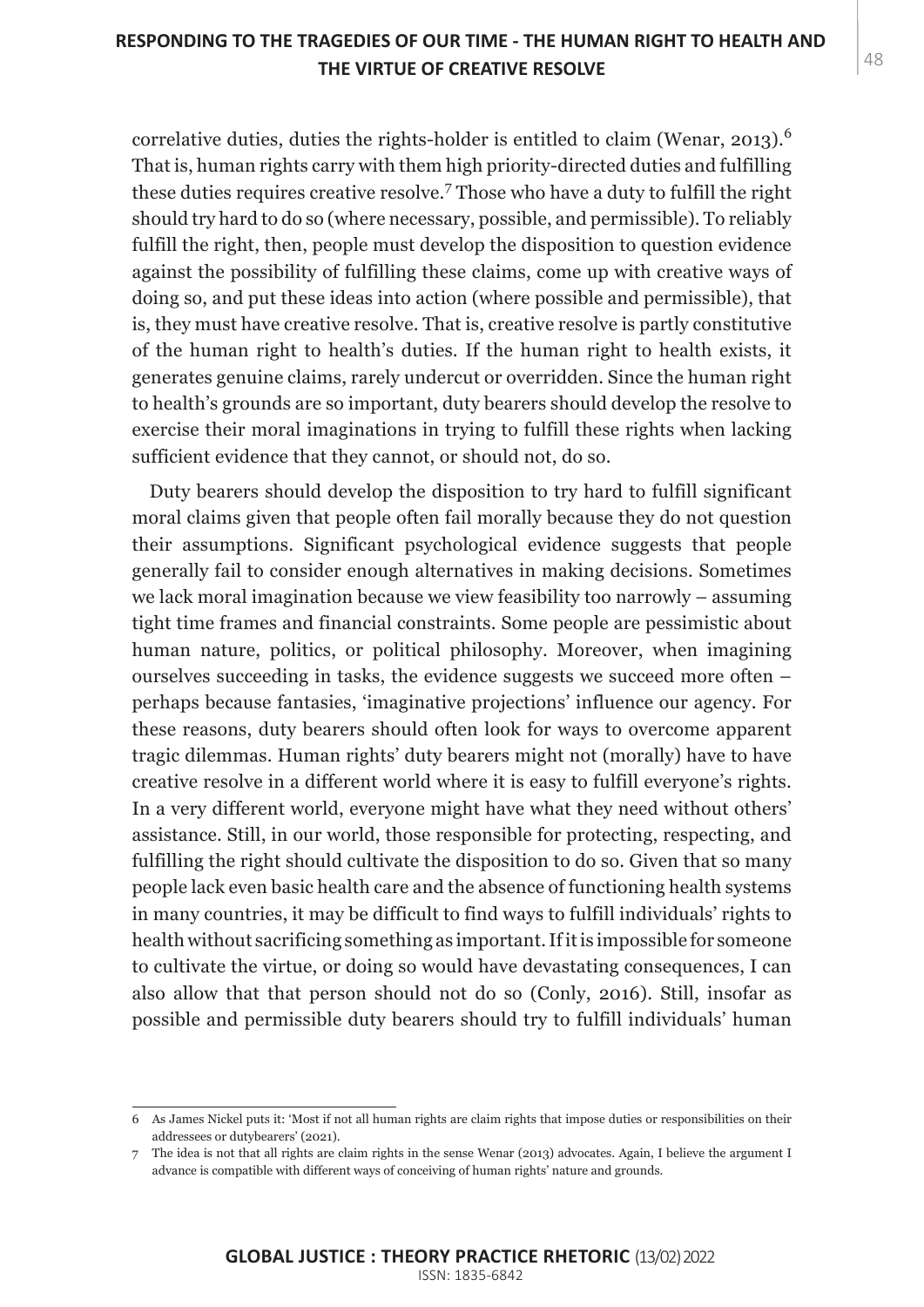rights to health.<sup>8</sup>

Some will question creative resolve's demandingness. It sets high evidentiary standards: even facing apparent tragedy, duty bearers should think creatively, and try to overcome obstacles to fulfilling the right's claims, barring sufficient evidence that they cannot do so in an acceptable way. One might argue that this standard is unrealistic. At least policy makers rarely have such certain evidence when making health care policy.

Creative resolve makes appropriate demands. If policy makers can secure the requisite evidence, they should do so. No one should make health care policy that results in people suffering or dying unless they really lack better options. Recall, however, that even creative resolve has its (internal) limits: When trying to fulfill the human right to health's claims (or actually fulfilling them) exceeds some moral cost threshold, perhaps policy makers (or other duty bearers) need not do so (Arneson, 1999). That is, duty bearers should stop searching for ways to fulfill these rights' claims when (they know) the search's moral cost outweighs the benefits. They must only fulfill the conditions for creative resolve where necessary and insofar as possible and *permissible.*

Duty bearers might generally determine when they need not pay the moral costs by considering competing human rights-based claims as opposed to considering benefits and harms in general. By restricting their view to competing rightsbased claims, duty bearers recognize the fact that rights have a special role and status (they are 'high-priority norms') (Nickel, 2007). Although I cannot cash out and defend an account of how to resolve conflicting human rights-based claims here, there are many alternatives. One might consider the ways in which the claims affect individuals' ability to live minimally good lives (and other grounds for human rights). Alternatively, one might embrace another way of resolving apparent conflicts and determining rights' limits as well (Waldron, 1993).

That fulfilling other human rights (and significant duties) requires creative resolve poses no problem for the current argument; it enhances its importance. Other human rights may even play an important role in international affairs because they should, and often do, give rise to this virtue. We may need creative resolve to fulfill these rights because their grounds or (other) functions are so important. That said, where moral claims' implications are indeterminate, our actions' effects remote, their significance ambiguous, and countervailing

<sup>8</sup> One cannot object that creative resolve does not follow from the rights obligations, but rather from the non-ideal situation in which people lack even basic health care and health institutions and others are failing to provide these things. However, there must be an obligation in play to generate creative resolve (creative resolve is only required for people to fulfill significant moral imperatives) and the right provides that obligation.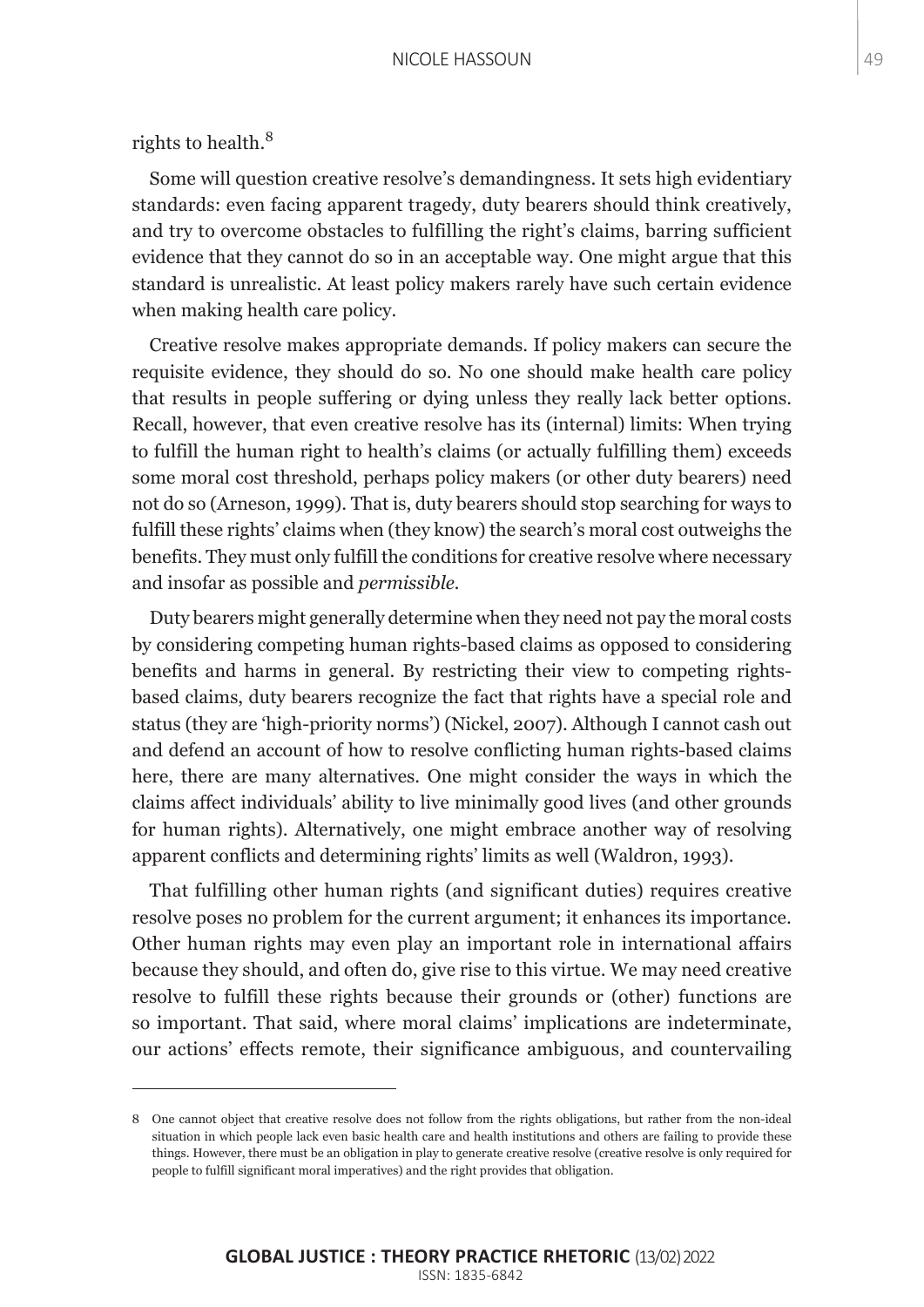considerations prominent, the vices creative resolve counters are prevalent. Creative resolve is especially important for realizing the human right to health.

#### **The Second Argument: The Human Right to Health in Practice**

What does the human right to health that fosters creative resolve do for people? I believe that we should embrace the idea that human rights' duty bearers should have creative resolve because it often helps those committed to fulfilling the right do so. I have already provided some examples of how this happens above, but this section provides a few more. It argues that the right often helps human rights claimants, advocates, and duty bearers 1) question evidence that they cannot fulfill its dictates, 2) come up with creative ways of doing so, and 3) promote health.

First, human rights claimants, advocates, and duty bearers often help fulfill the right to health because they question evidence that they cannot do so. People rely on the human right to health to criticize immigration and trade policies, international aid conditionality, insufficient scientific R&D on drugs for the world's poor, the way companies conduct clinical trials, and so forth (Cole, 2009; Flory & Kitcher, 2004). Such criticism informs efforts to better protect, respect, and fulfill rights (MSF Access, 2011).

Second, when human rights claimants, advocates, and duty bearers commit to fulfilling human rights, they often think creatively about what they need to do. Human rights claims ground proposals for positive change like the Framework Convention on Global Health – a new treaty to promote global health (Gostin et. al., 2013). Or, the Global Health Impact proposal, which provides new human rights indicators to help set clearer targets, evaluate performance, and fulfill health needs (global-health-impact.org/new) (Hassoun, 2015a, 2016, 2020, 2020c, 2020d).

Finally, when they embrace the human right to health, human rights claimants, advocates, and duty bearers often promote health. Consider how international monitoring bodies, lawyers in national and international courts, and civil society/political advocacy groups rely on the right to improve health. They use human rights indicators and soft administrative law to name and shame, as well as incentivize governments, international organizations, corporations, and other agents to respect, protect, and fulfill these rights. Human rights advocates show ingenuity and persistence in combating health crises. Activists empower patients, expand health care access via community health workers, increase the market for lower cost generic medicines, put new proposals for innovative R&D mechanisms on the table, and create new funding bodies like PEPFAR, the Global Fund, and UNITAID to improve care for many conditions in poor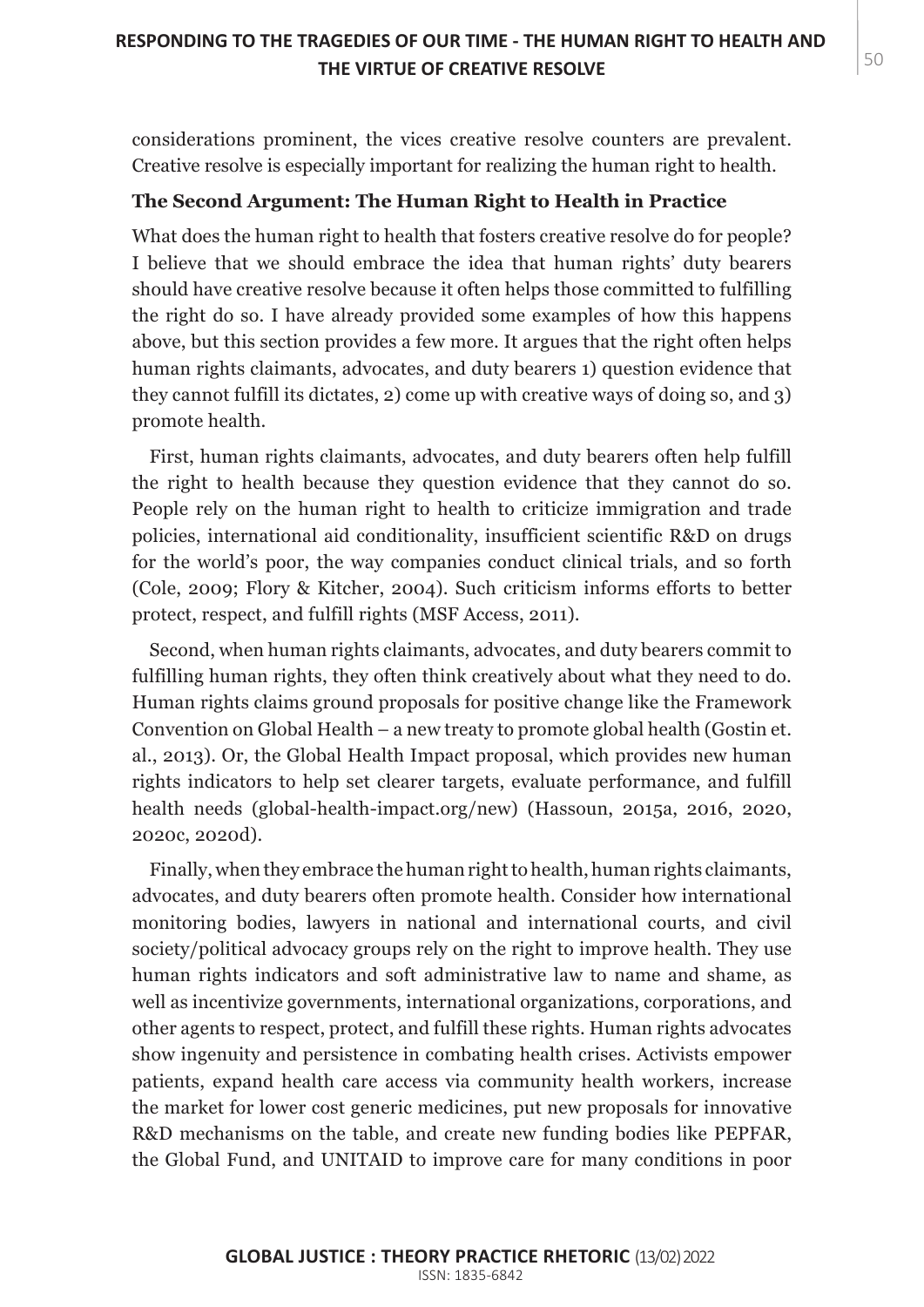Consider an example of how creative resolve has aided activists in overcoming apparently impossible barriers to helping people meet basic health needs. Since 2000, more than five million people have secured access to treatment for HIV/ AIDS in developing countries partly due to a global movement to extend access to essential medicines around the world. Human rights-based organizations, like South Africa's Treatment Access Campaign (TAC), protested when pharmaceutical companies resisted attempts to get lower prices (Heywood, 2009). They refused to accept that price reductions were impossible. TAC then came up with and implemented innovative programs to educate patients and, linking 'information about health […] to rights, empowered marginalized people who began to assume both a public voice and a visibility' to demand access to treatment (Heywood, 2009: 18). First-line medicines' cost fell from \$12,000/ patient year to approximately \$1000/year (Jewell, 2016). Competition forced prices down further. By 2001, a generic company, CIPLA, offered first-line antiretrovirals (ARVs) for less than \$350/per year (t'Hoen et. al., 2011). CIPLA's CEO lowered prices because he cared about fulfilling rights and producing drugs for the poor at reasonable cost (t'Hoen et. al., 2011).

In fact, creative resolve is a bedrock of almost every major response to a public health crisis: Not only TB, HIV, and the polio eradication campaign, but our global response to Ebola and many other (only partly successful) efforts to eradicate malaria and other neglected diseases have all succeeded (where they have) because their proponents have demonstrative creative resolve in the face of apparent tragedy.

Moreover, creative resolve can help us respond to the threat of future tragedy including the Coronavirus pandemic. Consider how creative resolve can help address the epidemic in the US. The epidemic did not come out of the blue. The World Health Organization has been warning countries to prepare for a resurgence of virulent flu and other potential pandemics for many years (Beaubien, 2016). Moreover, the Coronavirus threat was clear since the start of the year and the first case arrived in the US on January 19th (Newey and Gulland, 2020). Even though community transmission in the US was not apparent until early March, enough commitment to protecting everyone's human rights to health at that point might have saved tens of thousands of lives (Madrigal and Meyer, 2020). Even today, governmental and nongovernmental organizations – like the Gates Foundation – should be trying hard to come up with creative new ways to meet projected needs. At a press conference on March 24 (three days before I wrote these words) Governor Cuomo predicted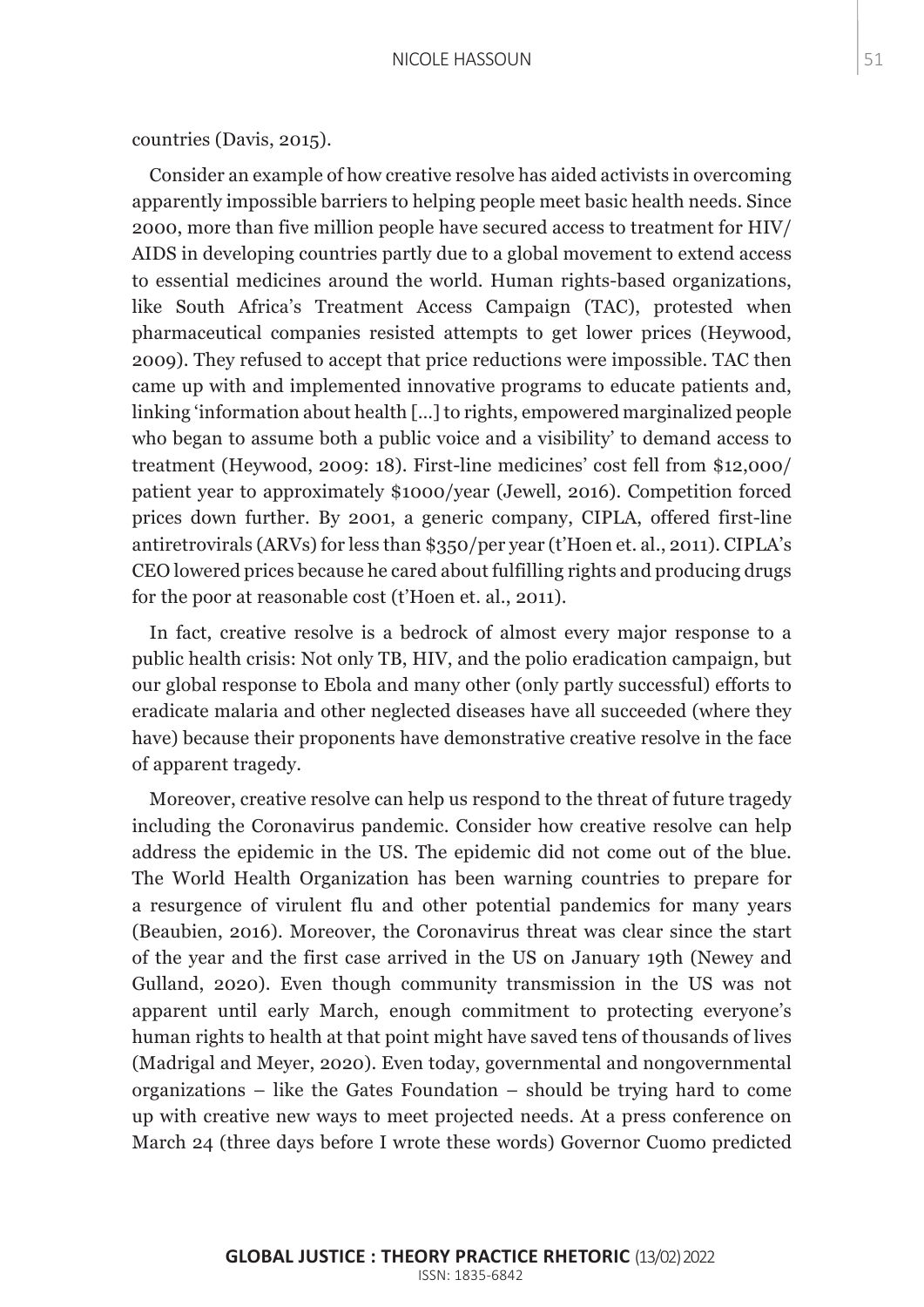## THE VIRTUE OF CREATIVE RESOLVE **Fig. 10** S2 **RESPONDING TO THE TRAGEDIES OF OUR TIME - THE HUMAN RIGHT TO HEALTH AND**

that New York would need 30,000 ventilators and said that he had only been able to find 7,000 so far (Hellmann, 2020). He said 'There is no other way for us to get these ventilators […] We've tried everything else. The only way we can obtain these ventilators is from the federal government. Period' (cited in Farley, 2020). President Trump replied that Cuomo was 'complaining,' and said the federal government was 'doing probably more – definitely more for [New York] – than anybody else.' So, although the President said the government will continue to help New York, Governor Cuomo 'is supposed to be buying his own ventilators' (Farley, 2020). Instead of fighting with each other (and given that the virus will likely come in several waves as we relax social distancing efforts), we should be working on making ventilators and training people to use them. We should also continue finding new ways to use existing equipment to help more people and repurposing other equipment to meet this need. It might also be possible to move ventilators to the people who need them if we cannot move the people to the ventilators (between states or even nations). Thinking like a global community may help ensure the available resources have the greatest global health impact. We cannot save everyone, but creative resolve can help us save as many people as possible.

In some respects, even the current response to COVID-19 bears the hallmark of creative resolve, though it does not go far enough. Millions of people *have*  adopted creative new ways of fighting (and living in response to) the virus and this will save many lives (even though these efforts do not suffice on their own to overcome tragedy). But many states failed to take decisive and creative action early enough and many reopened prematurely.

That said, we must not just try hard to save lives but to protect everyone's livelihoods and futures to ensure that our response to the pandemic does not cause more suffering than the disease. Recall that the virtue contains some internal constraints: it specifies that duty bearers should only persist in trying to fulfill the human right to health's duties insofar as possible and otherwise permissible. We have not provided the kind of support necessary to mitigate the economic impacts of our policy response. Tens of millions filed for unemployment in the US in the first few months of the crisis alone. Creative resolve might have suggested adopting innovative mechanisms like those many European countries employed to provide relief through salary support. Alternately, perhaps we could have helped move many businesses and schools outside during the summer rather than closing them. And, in developing countries, it is still essential that we provide international development aid to ensure that the COVID response does not exacerbate other problems like tuberculosis, HIV/AIDS and malaria epidemics.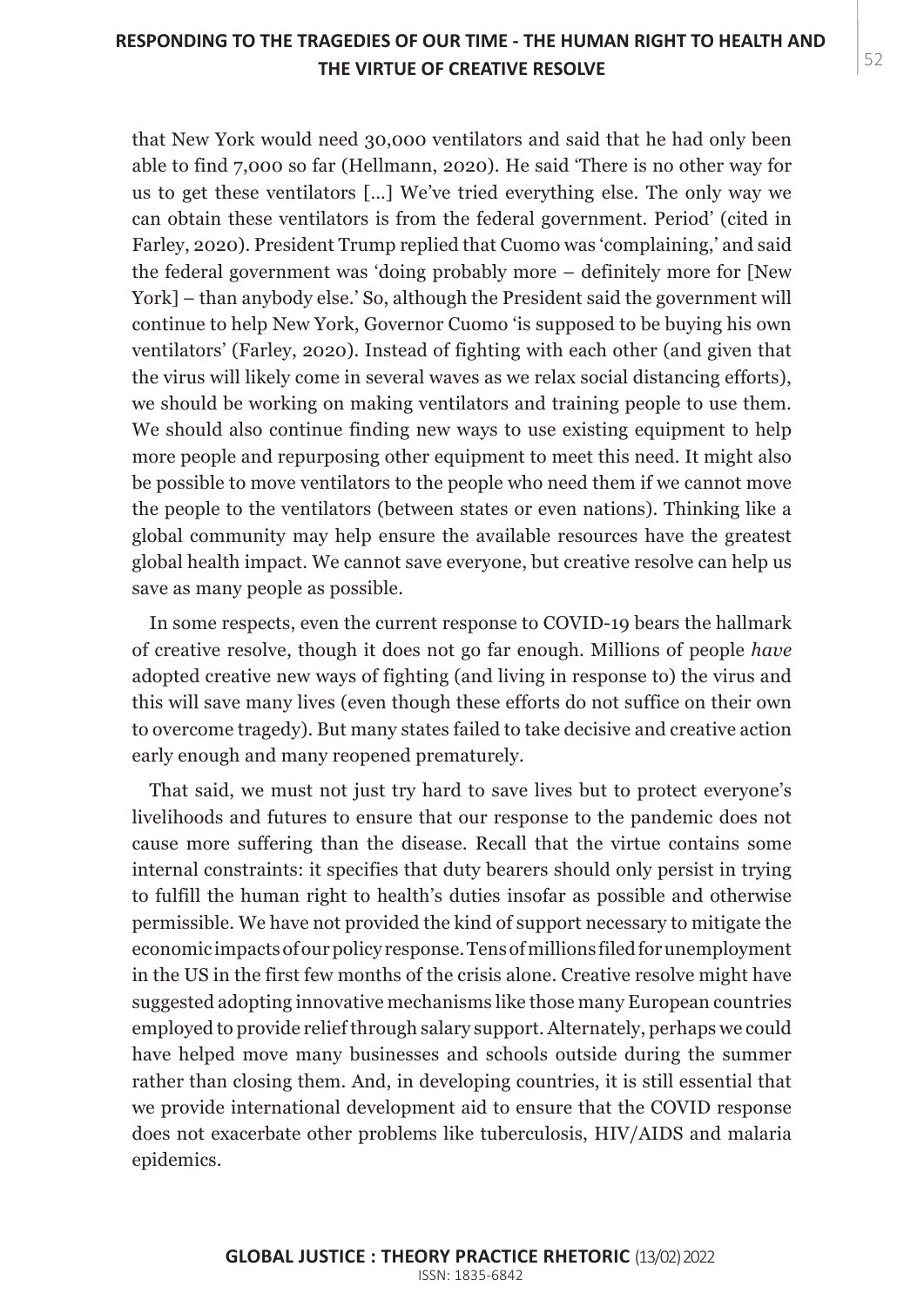Although it has its limits, I stress the virtue's positive – commitment - side here, because I believe people need to try harder to fulfill everyone's human rights: Most of those obligated to fulfill individuals' human rights to health do not try hard enough. Besides cultivating the resolve to combat the coronavirus crisis and finding new ways to live together while apart in these trying times, we can also come up with creative new possibilities. More radical alternatives might include finding ways to really support those at-risk during isolation while allowing others to return to normal life. And we should try to implement new mechanisms for faster drug development and distribution not only to fight the coronavirus pandemic but to ensure everyone can access essential medicines for all of the world's terrible (and often neglected) diseases. Given that millions still lack access to even basic health care, the human right to health demands that, like Martin Luther King, we 'refuse to believe that the bank of justice is bankrupt' (Martin Luther King, 1963).

#### **Conclusion**

The human right to health can help us respond to tragedies like the Coronavirus pandemic because it gives rise to the virtue of creative resolve. Many ways the human right to health is, and might be, used to bring about positive change in international affairs depend on inspiring beneficiaries to stake their claims, advocates to rise to its defense, and duty bearers to fulfill obligations. These claimants, advocates, and duty bearers have great hopes. They believe in seeking a brighter future in which everyone can secure at least a basic minimum of health. The human right to health inspires the resolve of human rights claimants, advocates, and duty bearers to come up with creative ways to fulfill its claims and overcome apparent tragedy.<sup>9</sup>

<sup>9</sup> Please see Hassoun (2020a) for material on which this paper draws. This publication was made possible through the support of a grant from the John Templeton Foundation. The opinions expressed in this publication are those of the author and do not necessarily reflect the views of the John Templeton Foundation. I am grateful for support and comments from audiences at the American Philosophical Association, Queen's University, International Colloquium on Justice, Democracy and Political Emotions in Transnational Perspective (Brazil), Hope and Optimism Midpoint Collaboratory Conference, University of California San Diego, University of Massachusetts Boston, Concordia University (Canada), Hope and Optimism Conference (Los Angeles), California Bled Philosophical Conference (Slovenia), Free University of Berlin (Germany), Philosophy, Politics and Economics Society Meeting (Louisiana), Ithaca College, Goethe University (Germany), International Conference on Global Human Rights Institute for Future Studies (South Dakota), Stockholm University Center for Global Ethics and Politics (Sweden), CUNY Graduate School. I would also like to thank students and colleagues at Binghamton and Cornell University who participated in reading groups on the manuscript. Finally, I would like to thank Dan Haybron, Andrew Chignell, Tony Reeves, Luc Bovens, Michael Milona, Katie Stockdale, Mathias Iser, Ami bar-On, Lisa Tessman, Melissa Zinkin, Anthony Preus, Dale Dorsey, Pablo Gilabert, Udo Schuklenk, David Miller, Gopal Sreenivasan, James Wilson, Stefan Goespath, Jim Nickel, Johnathan Wolff, Charles Goodman, Anders Herlitz, Avi Appel, Alex Esposito, Anja Karnein, Sarah Wright, Bradley Monton, Gillian Brock, Adam Etinson, Govind Persad and Judith Lichtenberg for particularly extensive comments and discussion and the Global Health Impact team (global-health-impact.org/new) for research assistance. I apologize for leaving this list vastly incomplete.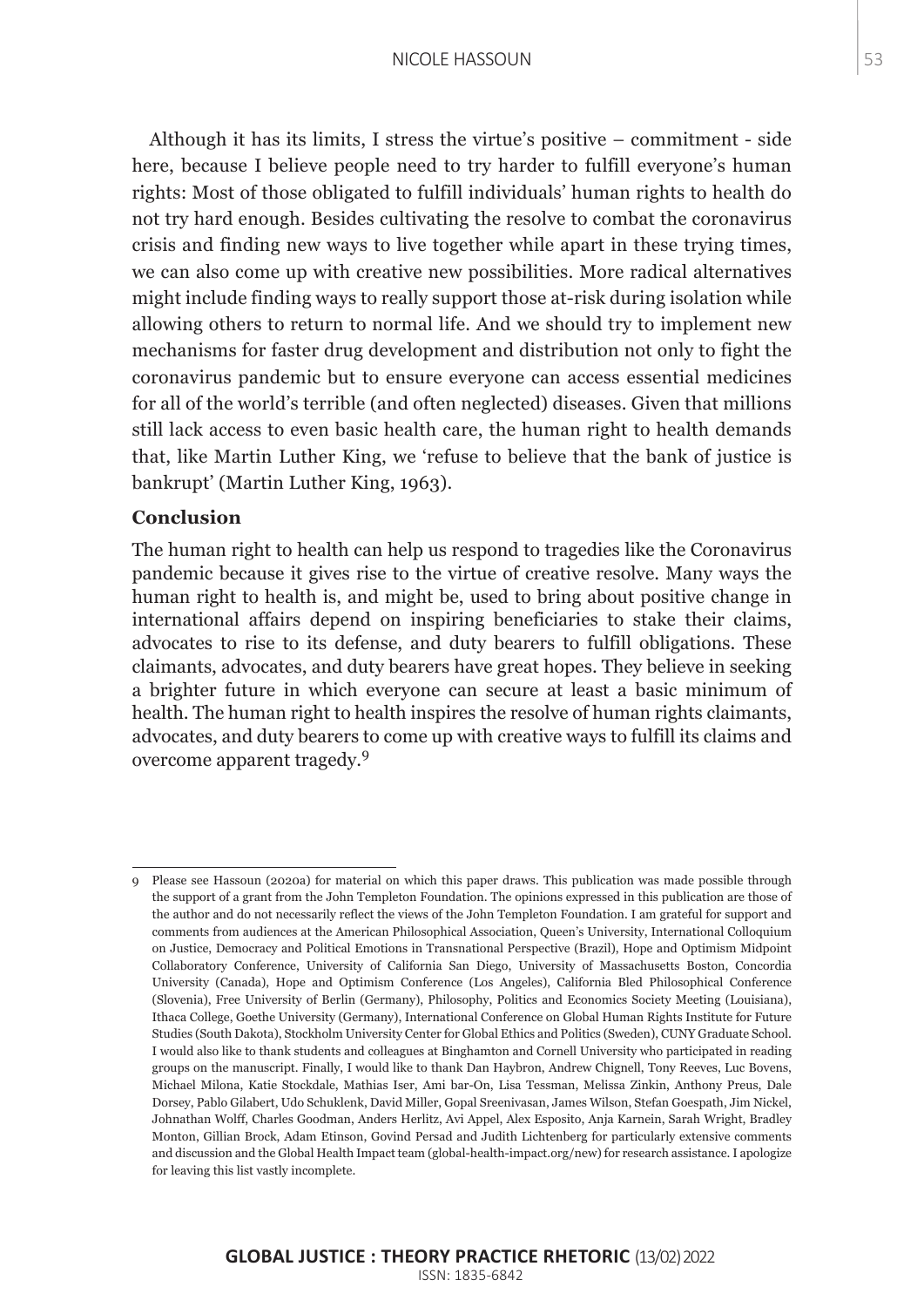# MARGARET MOORE 5480 **THE VIRTUE OF CREATIVE RESOLVE RESPONDING TO THE TRAGEDIES OF OUR TIME - THE HUMAN RIGHT TO HEALTH AND**

*Nicole Hassoun Professor Department of Philosophy Binghampton University email: nhassoun@binghamton.edu*

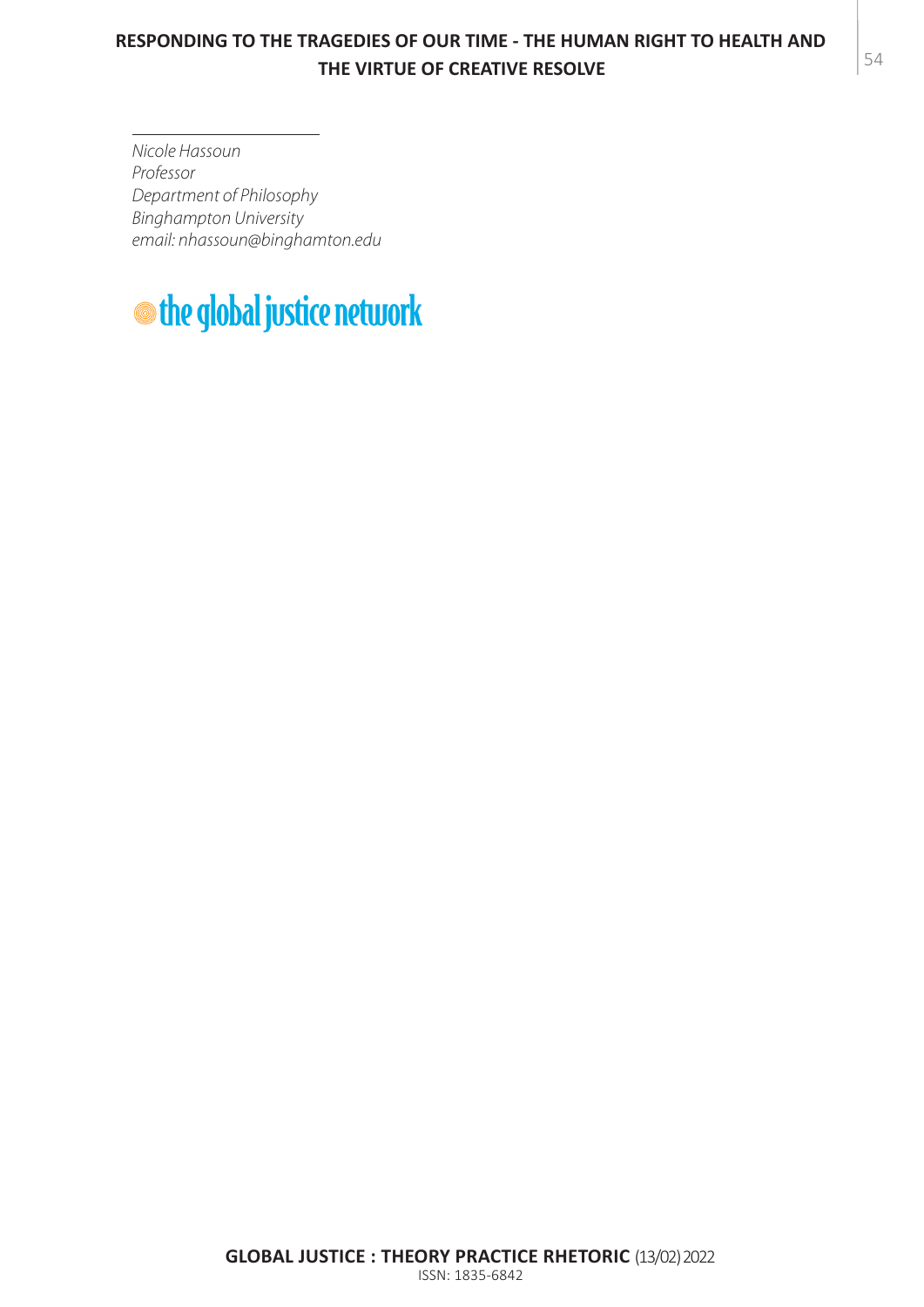#### *Bibliography*

Agich G (1997) Toward a Pragmatic Theory of Disease. In: Humber JM and Almeder RF (eds) *What is Disease?*. Totowa: Humana Press: 219-246.

Arneson RJ (1999) Human Flourishing Versus Desire Satisfaction. *Social Philosophy & Policy* 16/1: 113-142.

Bartlett K (2014) Eradicating the Last 1% of Polio is Deadly but Essential. *Newsweek Magazine*. Available at: https://www.newsweek.com/2014/12/05/last-stand-against-polio-287862.html (Accessed: 24 October 2020).

Beaubien J (2016) WHO's Stern Warning: The World 'Is Not Prepared to Cope' With Pandemics. *WBEZ*. Available at: https://www.wbez.org/stories/whos-stern-warning-the-worldis-not-prepared-to-cope-with-pandemics/141f384a-a634-44c6-92de-a321bb5c34be (Accessed: 24 October 2020).

Beitz C (2011) *The Idea of Human Rights*. New York: Oxford University Press.

Boorse C (1987) Concepts of Health. In: VanDeVeer D and Regan T (eds) *Health Care Ethics: An Introduction*. Philadelphia: Temple University Press: 359-393.

Brand D (2017) This Circus is Helping to End Polio in Afghanistan. *Global Citizen*. Available at: https://www.globalcitizen.org/en/content/polio-afghanistan-eradication-circus/ (Accessed: 24 October 2020).

Bratman M (1992) Shared Cooperative Activity. *The Philosophical Review* 101/2: 327-341.

Brock G (2009). *Global Justice: A Cosmopolitan Account*. New York: Oxford University Press.

Center for Disease Control and Prevention (2012) *Cervical Cancer Statistics*. Available at: http://www.cdc.gov/cancer/cervical/statistics (Accessed: 24 October 2020).

Cole P (2009) Migration and the Human Right to Health. *Cambridge Quarterly of Healthcare Ethics* 18/1: 70-77.

Conly S (2016) The Right to Preventive Health Care. *Theoretical Medicine and Bioethics* 37/4: 307-321.

Cooper R (2002) Disease. *Studies in History and Philosophy of Science Part C: Studies in History and Philosophy of Biological and Biomedical Sciences* 33/2: 263-282.

Cruft R and Liao M (eds) (2015) *Philosophical Foundations of Human Rights*. New York: Oxford University Press.

Daniels N (2008) *Just Health*. Cambridge: Cambridge University Press.

Davis SLM (2015) Measuring the Impact of Human Rights on Health in Global Health Financing. *Health and Human Rights Journal* 17/2: 97-110.

Encyclopedia Brittanica (2020) *Great Leap Forward*. Available at: https://www.britannica. com/event/Great-Leap-Forward (Accessed: 24 October 2020).

Engelhardt T (1976) Human Well-Being and Medicine: Some Basic Value Judgments in the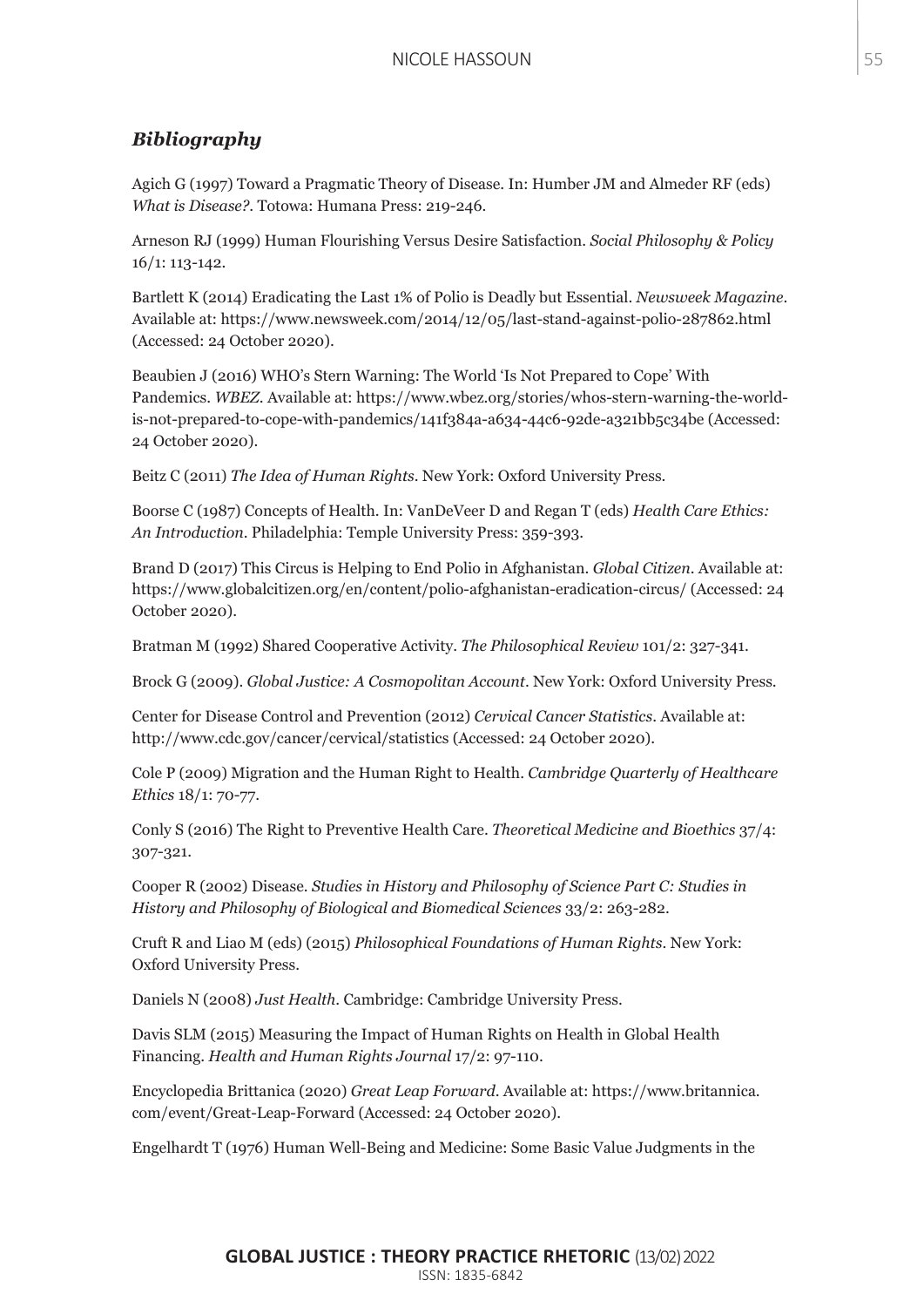# MARGARET MOORE 5682 **THE VIRTUE OF CREATIVE RESOLVE RESPONDING TO THE TRAGEDIES OF OUR TIME - THE HUMAN RIGHT TO HEALTH AND**

Biomedical Sciences, in *Science, Ethics arid Medicine*, ed. Engelhardt, T and Callahan, D Hastings-on-Hudson, New York.: Institute of Society, Ethics and the Life Sciences.

Farley R (2020) Trump's Misleading Ventilator Counter-Punch at Cuomo. *MSN*. Available at: https://www.msn.com/en-us/news/factcheck/trumps-misleading-ventilator-counter-punch-atcuomo/ar-BB11Lvu0 (Accessed: 24 October 2020).

Farmer P (2008) Health Is A Human Right. *National Public Radio*. Available at: https://www. npr.org/2008/12/21/98460202/health-is-a-human-right (Accessed: 24 October 2020).

Fee E and Parry M (2008) Jonathan Mann, HIV/AIDS, and human rights. *Journal of Public Health Policy* 29/1: 54-71.

Flory J and Kitcher P (2004) Global Health and the Scientific Research Agenda. *Philosophy & Public Affairs* 32/1: 36-65.

Global Polio Eradication Initiative (2020) *Our Mission*. Available at: https://polioeradication. org/who-we-are/our-mission/ (Accessed: 24 October 2020).

Gostin L, Friedman EA, Buse K, Waris A, Mulumba M, Joel M, Dare L, Dhai A and Sridhar D (2012) Towards a Framework Convention on Global Health. *Bulletin of the World Health Organization*. Available at: http://www.who.int/bulletin/volumes/91/10/12-114447/en/ (Accessed: 24 October 2020).

Gould C (2018) Solidarity and the problem of structural injustice in healthcare. *Bioethics* 32/9: 541-552.

Hassoun N (2013) Human Rights and the Minimally Good Life. *Res Philosophica*, 90/3: 413- 438

Hassoun N (2015a) The Global Health Impact Index: Promoting Global Health. *PLoS ONE*. 10/12: e0141374. DOI: 10.13

Hassoun N (2015b) The Human Right to Health. *Philosophy Compass*, 10/4: 275–283.

Hassoun N (2016) Individual Responsibility for Promoting Global Health: The Case for a New Kind of Socially Conscious Consumption. Journal of Law, Medicine and Ethics, 44/2: 319-31.

Hassoun N (2019) The Human Right to Health: A Defense. *Journal of Social Philosophy*, 51/2: 158-179.

Hassoun N (2020a) *Global Health Impact: Extending Access on Essential Medicines*, Oxford University Press: Oxford.

Hassoun N (2020b) The Nature of Health, Binghamton University Working Paper

Hassoun N (2020c) Global Health and Global Justice. In: Wikler D, Eyal N, Hurst S, and Schroeder D (eds) *Measuring the Global Burden of Disease*, Oxford University Press Population-Level Bioethics series.

Hassoun N (2020d) Measuring Global Health Impact: Increasing Access to Essential Medicines, forthcoming in *Global Health* a collection edited by Soloman Benetar and Gillian Brock, Cambridge University Press.

HealthRight (2020) *History*. Available at: https://healthright.org/about/history/ (Accessed: 24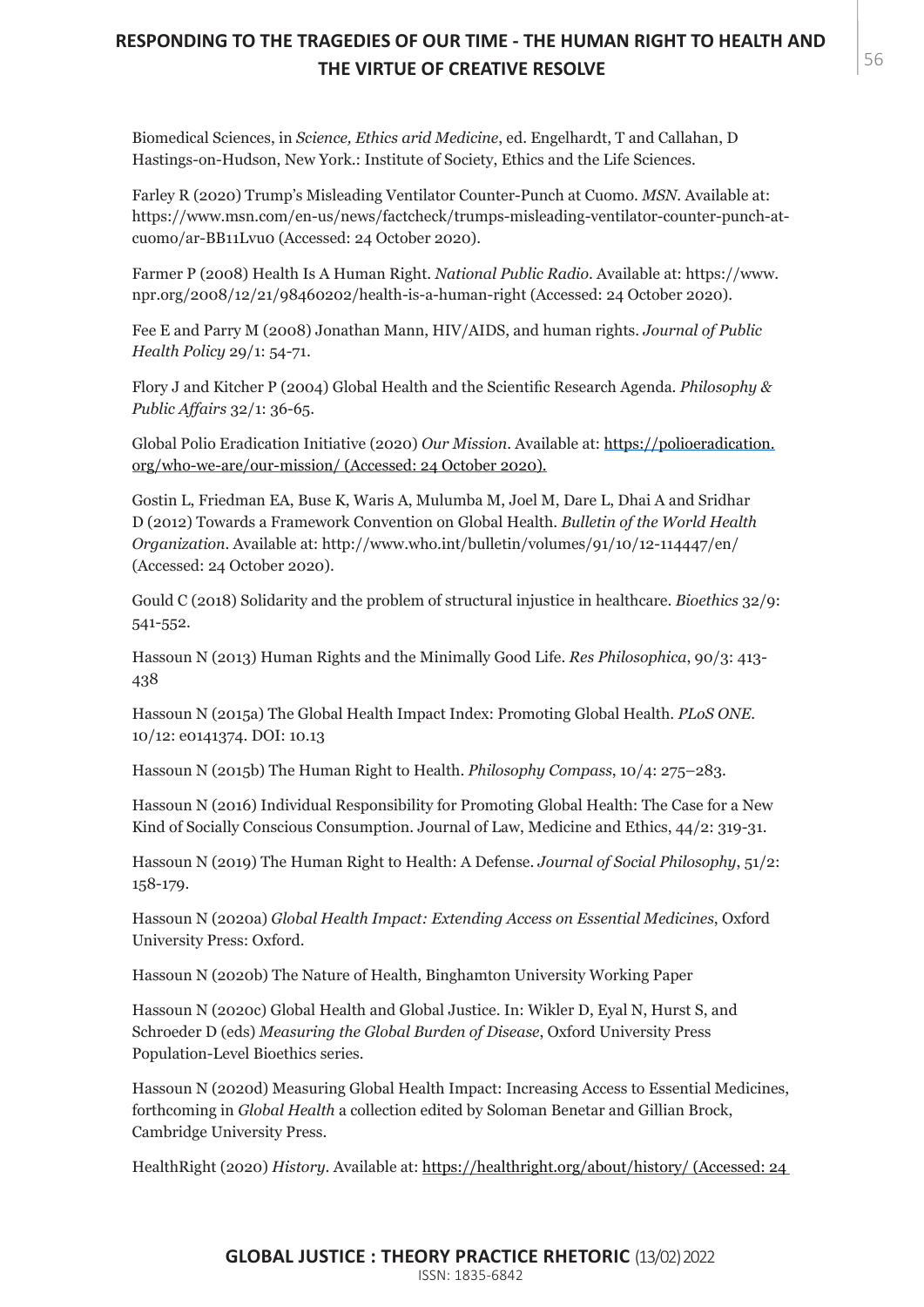#### October 2020).

Hellmann J (2020) Trump: Cuomo 'supposed to be buying his own ventilators.' *The Hill.* Available at: https://thehill.com/policy/healthcare/489275-trump-cuomo-supposed-to-bebuying-his-own-ventilators (Accessed: 24 October 2020).

Heywood M (2009) South Africa's Treatment Action Campaign: Combining Law and Social Mobilization to Realize the Right to Health. *Journal of Human Rights Practice*, 1/1: 14-36.

Jewell C (2016) Making Quality Mediciens Affordable: An Interview with CIPLA. *World Intellectual Property Organization (WIPO) Magazine.* Available at: http://www.wipo.int/ wipo\_magazine/en/2016/04/article\_0001.html (Accessed: 24 October 2020).

Kieran M (2014) Creativity, Virtue and the Challenges from Natural Talent, Ill-being and Immorality. *Royal Institute of Philosophy Supplements* 75: 203-230.

King ML (1963) I Have a Dream. *American Rhetoric*. Available at: https://www. americanrhetoric.com/speeches/mlkihaveadream.htm (Accessed: 24 October 2020).

King N (2014) Perseverance as an intellectual virtue. *Synthese* 191/15: 3501-3523.

Kingma E (2007) What is it to be Healthy?. *Analysis* 67/294: 128-133.

Krim M (1998) Jonathan Mann 1947-1998. *Nature Medicine* 4/10: 1101.

Last Mile Health (2020) *Our Commitment to Anti-Racism.* Available at: https://lastmilehealth. org/2020/06/02/our-commitment-to-anti-racism/ (Accessed: 24 October 2020).

Liao M (2016) Health (care) and Human Rights: A Fundamental Conditions Approach. *Theoretical Medicine and Bioethics* 37/4: 259-274.

Madrigal and Meyer (2020) How the Coronavirus Became an American Catastrophe. *The Atlantic*. Available at: https://www.theatlantic.com/health/archive/2020/03/how-manyamericans-are-sick-lost-february/608521/ (Accessed: 24 October 2020).

Mann J (1997) Health and Human Rights: If Not Now, When? *American Journal of Public Health* 2/3: 1940-1943.

McIntyre A (2014) This is the Most Depressing Graph in American Healthcare. *Vox*. Available at: http://www.vox.com/2014/6/16/5813974/this-is-the-most-depressing-graph-in-americanhealth-care (Accessed: 24 October 2020).

Meier B and Yamin A (2011) Right to Health Litication and HIV/AIDS Policy. *Journal of Law, Medicine, and Ethics* 39/1: 81-84.

MSF Access (2011) 2011 Special 301 *Review*. Available at: https://msfaccess.org/2011-special-301-review (accessed: 24 October 2020).

Newey S and Gulland A (2020) What is coronavirus, how did it start and how big could it get? *The Telegraph*. Available at: https://www.telegraph.co.uk/news/0/what-coronavirus-howspread-uk-global-pandemic/ (Accessed: 24 October 2020).

Nickel J (2007) *Making Sense of Human Rights.* Berkeley and Los Angeles: University of

California Press.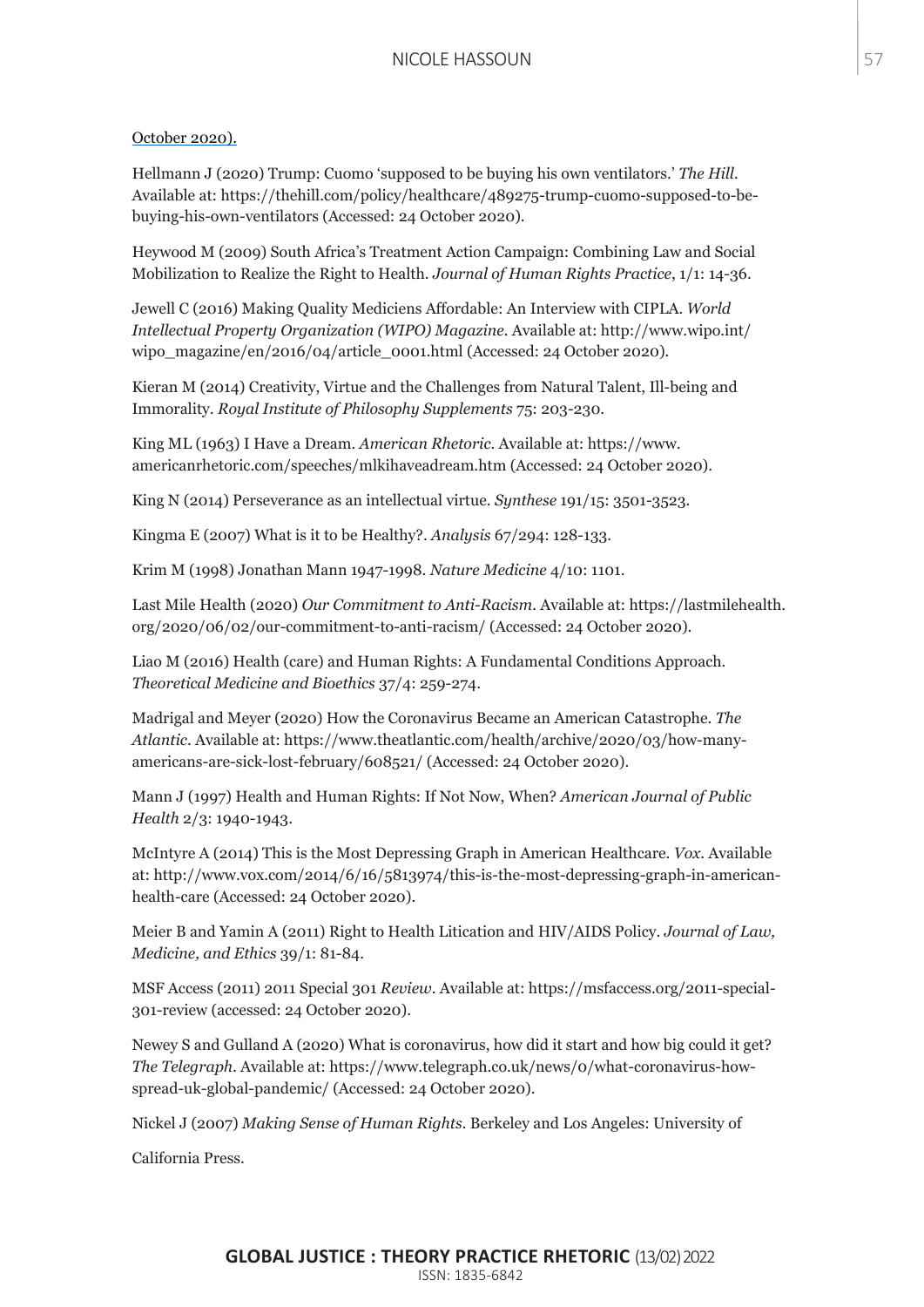# MARGARET MOORE 5884 **THE VIRTUE OF CREATIVE RESOLVE RESPONDING TO THE TRAGEDIES OF OUR TIME - THE HUMAN RIGHT TO HEALTH AND**

Nickel J (2021) Human Rights. *The Stanford Encyclopedia of Philosophy*. Available at: https:// plato.stanford.edu/archives/fall2021/entries/rights-human (Accessed: 7 December 2021).

Norheim OF and Wilson BM (2014) Health rights litigation and access to medicines: priority classification of successful cases from Costa Rica's constitutional chamber of the Supreme Court. *Health and Human Rights Journal* 16/2: 47-61.

Oakeshott M (1962) On Being Conservative. In: Bronner SE (ed) *Twentieth Century Political Theory, A Reader*. New York: Taylor and Francis Group: 77-105.

OECD (2015) *Health Statistics*. Available at: http://dx.doi.org/10.1787/health-data-en (Accessed: 24 October 2020).

OECD (2017) *Health Expenditure*. Available at: http://www.oecd.org/els/health-systems/ health-expenditure.htm (Accessed: 24 October 2020).

Raz J (2007) Human Rights without Foundations. In: Tasioulas J and Besson S (eds) *The Philosophy of International Law*. New York: Oxford University Press: 321-338.

Reidy D (2016) A Right to Health Care? Participatory Politics, Progressive Policy, and the Price of Loose Language. *Theoretical Medicine and Bioethics* 37/4: 323-342.

Rumbold B et al. (2020) Universal health coverage, priority setting, and the human right to health. *The Lancet* 390/10095: 712-714.

Salvi C, Cristofori I, Grafman J and Beeman M (2016) Rapid communication: The politics of insight. *Quarterly Journal of Experimental Psychology* 69/6: 1064-1072.

Sen A (2008) Why and How is Health a Human Right. *The Lancet* 372/9655: 2010.

Sreenivasan G (2012a) Human Right to Health? Some Inconclusive Skepticism. *Aristotelian Society: Supplementary* 86/1: 239-265.

Sreenivasan G (2012b) Why Justice Requires Rationing in Health Care. In: Rhodes R et al. (eds) *Medicine and Social Justice: Essays on the Distribution of Health Care*. New York: Oxford University Press: 143-153.

Sreenivasan G (2016) Health Care and Human Rights: Against the Split Duty Gambit. *Theoretical Medicine and Bioethics* 37/4: 343-364.

Stanford Encyclopedia of Philosophy (2003) *Human Rights*. Available at: https://plato. stanford.edu/entries/rights-human/ (Accessed: 24 October 2020).

Tarantola D, Gruskin S and Mills EJ (2008) Human Rights, Health, and Development. *Australian Journal of Human Rights* 13/2: 1-32.

Tasioulas J (2013) Human Dignity and the Foundations of Human Rights. In: McCrudden C (ed) *Understanding Human Dignity*. New York: Oxford University Press: 291-312.

Tasioulas J and Vayena E (2016) The Place of Human Rights and the Common Good in Global Health Policy. *Theoretical Medicine and Bioethics* 37/4: 365-382.

TED (2020) *Larry Brilliant*. Available at: https://www.ted.com/speakers/larry\_brilliant (Accessed: 24 October 2020).